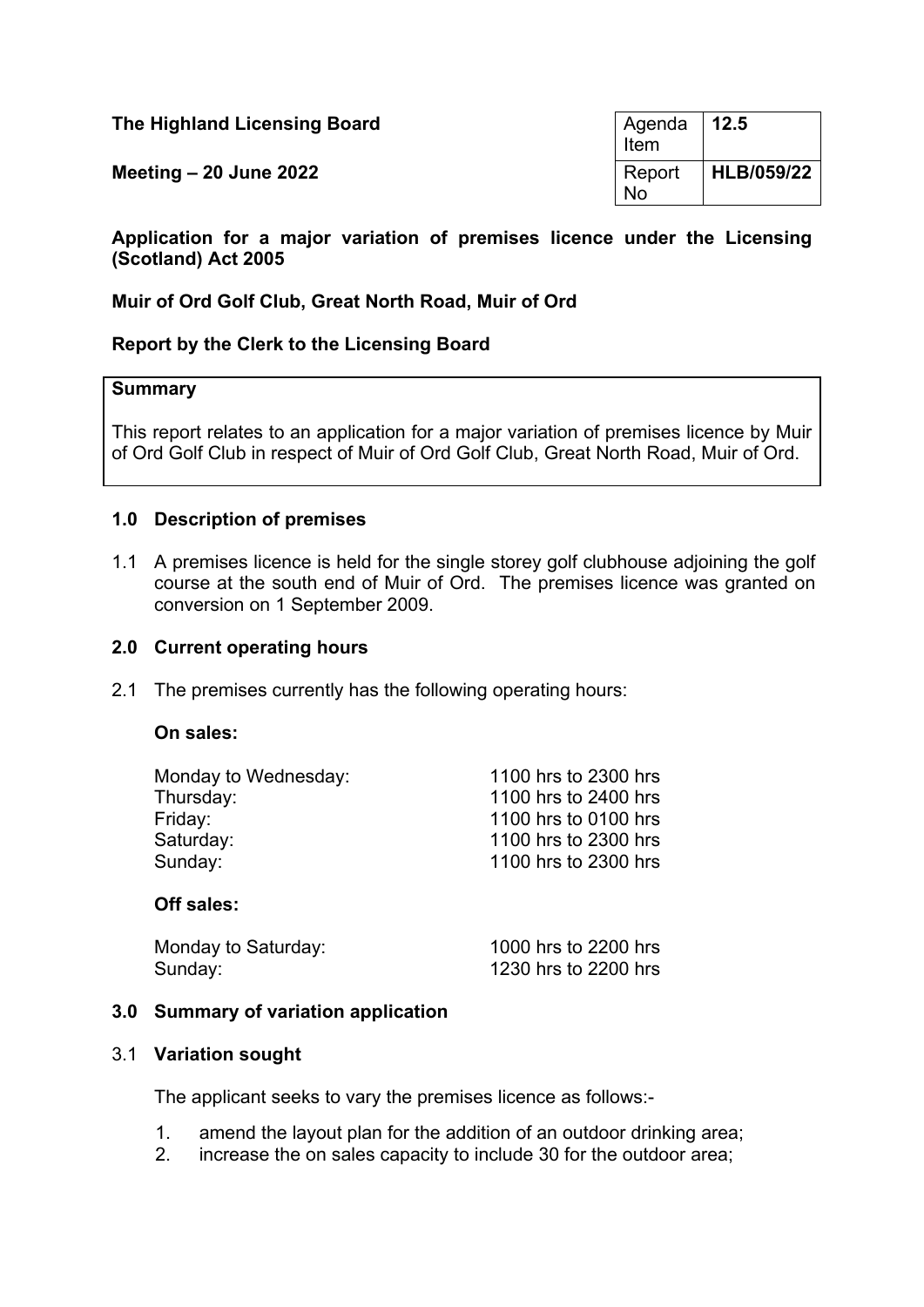- 3. increase the on sales hours to terminate daily at 0100 hrs (already granted for Friday);
- 4. increase the off sales hours to commence at 1000 hrs on Sunday;
- 5. add outdoor drinking as an activity provided during core hours;
- 6. add takeaway food and alcohol as another activity provided;
- 7. redefine the children and young persons policy.

## **4.0 Background**

- 4.1 On 13 April 2022 the Licensing Board received an application for a major variation of a premises licence from Muir of Ord Golf Club.
- 4.2 The application was publicised during the period 22 April to 13 May 2022 and confirmation that the site notice was displayed has been received.
- 4.3 In accordance with standard procedure, Police Scotland, the Scottish Fire and Rescue Service and the Council's Community Services (Environmental Health) and Planning and Building Standards were consulted on the application.
- 4.4 Notification of the application was also sent to NHS Highland and the local Community Council.
- 4.5 Further to this publication and consultation process, no timeous objections or representations have been received.
- 4.6 The applicant must nevertheless be given the opportunity to be heard before the Board determines the application and has accordingly been invited to the meeting. The applicant has been advised of the hearings procedure which may also be viewed via the following link:

[https://www.highland.gov.uk/downloads/file/6399/licensing\\_hearings\\_procedurel](https://www.highland.gov.uk/downloads/file/6399/licensing_hearings_procedurelicensing_board) [icensing\\_board](https://www.highland.gov.uk/downloads/file/6399/licensing_hearings_procedurelicensing_board)

## **5.0 Legislation**

- 5.1 The Licensing Board must in considering and determining the application, consider whether any grounds of refusal apply and if none of them applies, the Board must grant the application.
- 5.2 Relevant grounds of refusal may be:
	- 1. the grant of the application will be inconsistent with one or more of the licensing objectives;
	- 2. having regard to (i) the nature of the activities carried on or proposed to be carried on in the subject premises, (ii) the location, character and condition of the premises, and (iii) the persons likely to frequent the premises, the Board considers the premises are unsuitable for use for the sale of alcohol in accordance with the proposed variation;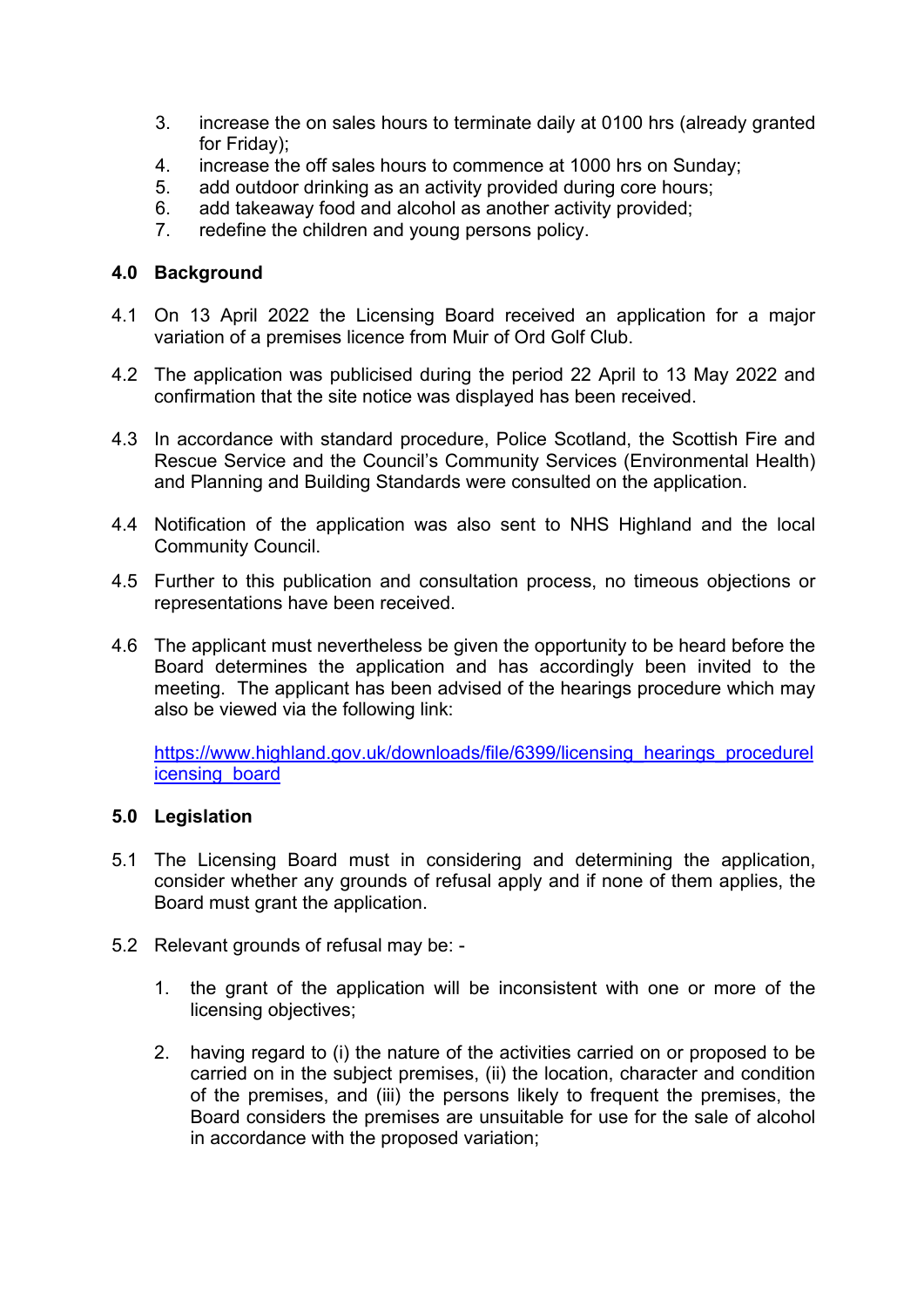- 3. that the Board considers that, if the application were to be granted, there would, as a result, be overprovision of licensed premises, or licensed premises of the same or similar description as the subject premises, in the locality.
- 5.3 For the purposes of the Act, the licensing objectives are-
	- (a) preventing crime and disorder,
	- (b) securing public safety,
	- (c) preventing public nuisance,
	- (d) protecting and improving public health, and
	- (e) protecting children and young persons from harm.
- 5.4 The Board only has power either to grant the application and make a variation of the conditions to which the licence is subject or to refuse the application.
- 5.5 If the Board refuses the application, the Board must specify the ground for refusal and if the ground for refusal relates to a licensing objective, the Board must specify the objective in question.

# **6.0 Licensing Standards Officer**

- 6.1 The LSO has provided the following comments:
	- a) The property known as Muir of Ord Golf Club is a Members Club on outskirts of Muir of Ord, Ross-shire.
	- b) This application is to add activities to the Operating Plan and add Outdoor hospitality areas, primarily but also some general clarifying of activities as detailed.
	- c) The premises have operated for many years without adverse comment.
	- d) The activities sought would appear to be reasonable and appropriate for the proposed operation of the premises.
	- e) The Children's and Young Persons policy is appropriate.
	- f) The layout plan submitted complies with the required specifications.
	- g) There would not appear to be any matter contained within the application that is inconsistent with the licensing objectives.
	- h) During the period of public consultation, no objections were received.
	- i) I have no objection to this application.

## **7.0 HLB local policies**

- 7.1 The following policies are relevant to the application:-
	- (1) Highland Licensing Board Policy Statement 2018-23
	- (2) Highland Licensing Board Equality Strategy